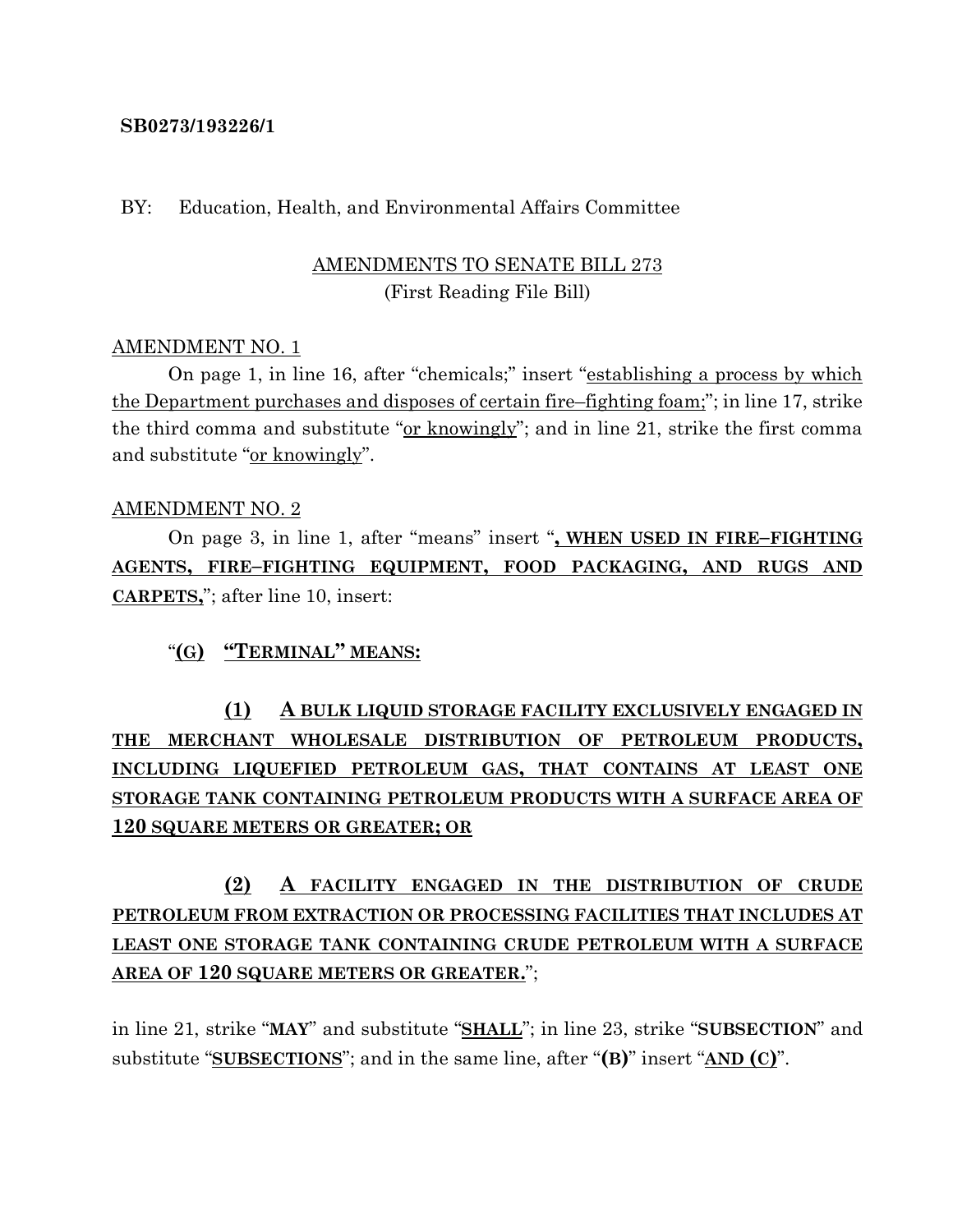### **SB0273/193226/01 Education, Health, and Environmental Affairs Committee Amendments to SB 273 Page 2 of 3**

On page 3 in line 24, on page 6 in line 3, and on page 8 in line 16, in each instance, strike "**2023,**" and substitute "**2024,**".

On page 4, after line 5, insert:

# "**(B) SUBJECT TO SUBSECTION (C) OF THIS SECTION, A PERSON MAY USE, MANUFACTURE, SELL, OFFER FOR SALE, OR DISTRIBUTE FOR SALE OR USE CLASS B FIRE–FIGHTING FOAM THAT CONTAINS INTENTIONALLY ADDED PFAS CHEMICALS IN THE STATE:**

**(1) ON OR BEFORE SEPTEMBER 30, 2024, IF THE FIRE–FIGHTING FOAM WILL BE USED AT AN AIRPORT, A PORT, A REFINERY, OR A CHEMICAL PLANT;**

**(2) ON OR BEFORE DECEMBER 31, 2027, IF THE FIRE–FIGHTING FOAM WILL BE USED AT A TERMINAL; AND**

## **(3) ON OR BEFORE ANY APPLICABLE DATE SPECIFIED IN FEDERAL LAW, IF THE FIRE–FIGHTING FOAM WILL BE USED BY A PERSON THAT IS REQUIRED TO USE CLASS B FIRE–FIGHTING FOAM THAT CONTAINS INTENTIONALLY ADDED PFAS CHEMICALS.**";

in line 6, strike "**(B)**" and substitute "**(C)**"; and in the same line, strike "**FEDERAL LAW**" and substitute "**SUBSECTION (B) OF THIS SECTION**".

On page 5, in line 8, strike "**(C)**" and substitute "**(D)**"; and in lines 8 and 15, in each instance, after "**EQUIPMENT**" insert "**FOR FIRE FIGHTING**".